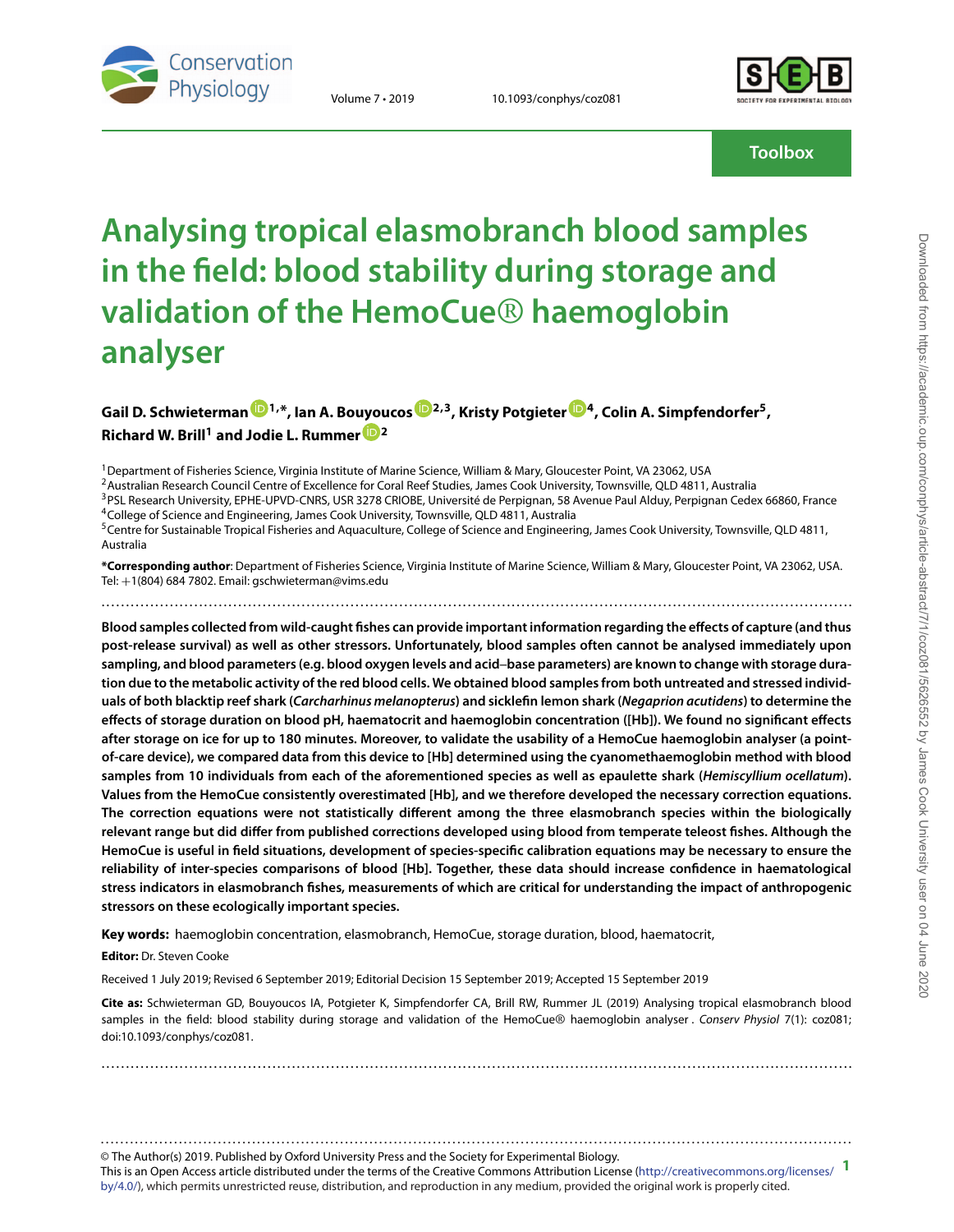#### **Introduction**

Elasmobranch populations the world over are being threatened with overfishing, climate change, habitat alteration and shifting trophic dynamics [\(Dulvy](#page-8-0) et al., 2014). To effectively conserve these economically and ecologically important species, it is critical to understand how, when, and for how long physiological stress responses occur. Controlled laboratory studies provide invaluable information regarding the mechanisms driving particular responses; however, these studies are frequently difficult to conduct with elasmobranch fishes as capture and transport to shoreside holding tanks often result in high mortality rates [\(Bernal and Lowe, 2016\)](#page-8-1). Further, experimental results are frequently inapplicable to in situ conditions given the variable and multi-stressor nature of real-world conditions [\(Morash](#page-9-0) et al., 2018). Complimentary field studies can, therefore, provide essential information regarding the cumulative nature of multiple stressors and can help inform policies that attempt to minimize the impact of stress on wildlife.

Stress has often been quantified from blood parameters including haematocrit (Hct), pH, haemoglobin concentration ([Hb]) and mean corpuscular haemoglobin content (MCHC) (e.g. Wells [et al.,](#page-9-1) 1986, [1997;](#page-9-2) Frick et al., [2010a](#page-8-2), [2010b;](#page-8-3) [Marshall](#page-8-4) et al., 2012; [Johnstone](#page-8-5) et al., 2017; Whitney et al., [2017\). Stress-induced elevations in Hct and \[Hb\] are assumed](#page-9-3) to reflect a greater ability to transport oxygen, thereby meeting increased metabolic demands [\(Wells, 2009\)](#page-9-4). Limitations to this assumption do exist, as increases in Hct (usually accomplished through splenic contraction—a common stress response in teleost fishes; [Gollock](#page-8-6) et al., 2006, Mandic et al., [2009\) can increase blood viscosity, thus impeding](#page-8-7) rapid oxygen transport [\(Wells and Baldwin, 1990\)](#page-9-5). A change in pH can also indicate stress, with metabolic and respiratory acidosis disrupting homeostasis and potentially [reducing blood-oxygen affinity \(Bohr effect\) \(Berenbrink,](#page-8-8) 2011; [Nikinmaa](#page-9-6) et al., 2019) and maximum blood-oxygen carrying capacity (Root effect) [\(Verde](#page-9-7) et al., 2007; Waser, [2011\). Red blood cell \(RBC\) swelling \(often indicated by a](#page-9-8) reduction in MCHC) in both teleost and elasmobranch fishes can accompany reductions in plasma pH (Brill [et al.,](#page-8-9) 2008; [Chapman and Renshaw, 2009;](#page-8-10) [Rummer](#page-9-9) et al., 2010).

While these metrics are generally considered to be simple and straightforward, there are difficulties associated with measuring haematological parameters in field settings. Rapid assessment of Hct, pH and [Hb] can be challenging, as each metric requires specific equipment and in the case of [Hb], chemical reagents. These challenges have led to a trend in measuring blood parameters after several minutes or even hours [\(Clark](#page-8-11) et al., 2011). As nucleated RBCs are metabolically active, storing blood until a time when it can be measured in a laboratory setting may allow for sufficient respiration to significantly change metabolite concentrations and the partial pressure of carbon dioxide of the plasma, thus shifting pH [\(Korcock](#page-8-12) [et al.,](#page-8-11) 1988; Clark et al., 2011). This could

induce RBC swelling where it was previously absent, changing Hct and [Hb]. As a few recent studies have challenged the assumption that elasmobranch RBCs do not exhibit swelling (Brill [et al.,](#page-8-9) 2008; [Chapman and Renshaw, 2009\)](#page-8-10), or do not possess the same mechanisms by which teleost fishes are known to swell their RBCs [\(Rummer](#page-9-9) et al., 2010), this may be a concern in elasmobranch blood samples.

The cyanmethaemoglobin method of measuring [Hb] requires the use of potassium cyanide-potassium ferricyanide solution (Drabkin's solution; [Dacie and Lewis, 1975\)](#page-8-13) that may be prohibited aboard commercial fishing vessels or at protected field sites because of its acute toxicity. After mixing with Drabkin's solution, samples must be measured using a spectrophotometer, an instrument that is not easily transported. In this method, Drabkin's reagent haemolyses the RBCs, and the ferricyanide oxidizes haemoglobin to produce methaemoglobin. This binds to cyanide to form a cyanomethaemoglobin complex, the absorbance of which is used to calculate [Hb]. While it is possible to freeze blood samples for later measurement using the cyanmethaemoglobin method, transporting frozen samples over long distances can be difficult. Point-of-care devices can be used to circumvent these problems [\(Stoot](#page-9-10) et al., 2014; [Lindholm and Altimiras, 2016\)](#page-8-14). These devices were developed for human medical care, however, and therefore must be validated for use with other vertebrates [\(Harter](#page-8-15) et al., 2015; [Talwar](#page-9-11) et al., 2017).

The HemoCue haemoglobin analyser has been used in studies spanning an array of fish species (e.g. [Arnold, 2005;](#page-8-16) Clark [et al.,](#page-8-17) 2010; Raby [et al.,](#page-9-12) 2015; [Ekström](#page-8-18) et al., 2016; [Morash](#page-8-19) et al., 2016) and has been calibrated for use in teleost blood [\(Clark](#page-8-20) et al., 2008; [Andrewartha](#page-8-21) et al., 2016), but has not yet been validated for use with elasmobranch blood. The HemoCue uses cuvettes coated with sodium deoxycholate, which lyses the RBCs, and sodium nitrite, which converts the haemoglobin to methaemoglobin. Sodium azide then complexes with the methaemoglobin to from azidemethaemoglobin, and the absorbance of the sample is measured at 565 and 880 nm. The dual wavelengths are designed to compensate for turbidity in the sample. As the internal calculations have been calibrated for use on human blood, both Clark et al. [\(2008\)](#page-8-20) and Andrewartha et al. (2016) [found the HemoCue consistently overestimated](#page-8-21) [Hb] and posited that this was likely due to the fact that human RBCs are anucleated while fish RBCs are nucleated.

While there are many similarities between elasmobranch and teleost blood composition, there are a few differences that could potentially impact the values reported by the HemoCue [\(Morrison](#page-9-13) et al., 2015). First, as mentioned before, teleost RBCs are known to swell in response to acidosis while elasmobranch RBCs are not [\(Rummer](#page-9-9) et al., 2010, Morrison et al.[, 2015\). Thus, RBC membrane transporters and the](#page-9-13) mechanisms governing intracellular buffering capacity could

..........................................................................................................................................................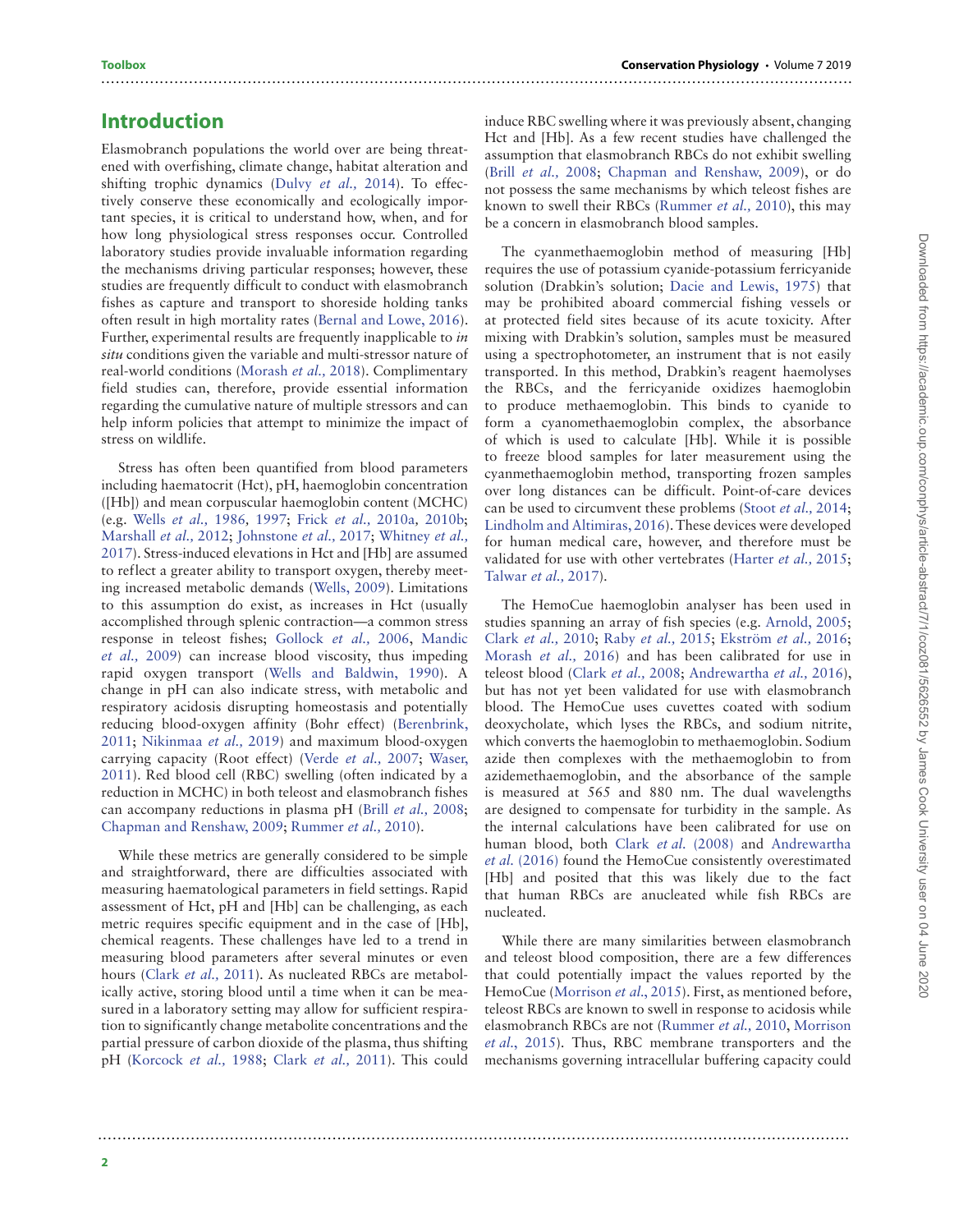be different from the diversity of mechanisms observed in teleost fishes [\(Wilhelm Filho](#page-9-14) et al., 1992; [Jensen, 2004\)](#page-8-22). Elasmobranch blood also does not exhibit a decline in max[imum oxygen carrying capacity under acidosis \(Berenbrink](#page-8-23) et al., 2005), which suggests the structure of elasmobranch haemoglobins is likely to differ from those of teleost fishes [\(Morrison](#page-9-13) et al., 2015). As the HemoCue is directly measuring absorbance by the respiratory pigments, this structural change could result in a different correction factor. Finally, elasmobranch fishes tend to have fewer but larger RBCs in [circulation when compared to teleost fishes \(Wilhelm Filho](#page-9-14) et al., 1992). The difference in cell density and relative proportion of cellular debris in the lysed sample could also impact absorbance readings.

Here, we field test the stability of elasmobranch blood samples on ice over time and the reliability of the HemoCue haemoglobin analyser to measure [Hb] in elasmobranch blood.With regard to haematological parameter stability over time, we test the null hypotheses that (i) storage duration has no effect on haematological parameters, and (ii) stress has no effect on the impact of storage duration. With regard to the HemoCue validation, we test (i) whether elasmobranch [Hb] values need to be corrected to match values obtained using the Drabkin's method, and (ii) whether elasmobranch [Hb] values obtained using the HemoCue haemoglobin analyser require the same correction as teleost [Hb] values.

We used blood samples from untreated and stressed juvenile blacktip reef (Carcharhinus melanopterus) and sicklefin lemon sharks (Negaprion acutidens) to address questions regarding storage duration of elasmobranch blood samples.We used blood from these two species as well as from the epaulette shark (Hemiscyllium ocellatum) to correlate haemoglobin values measured by the HemoCue haemoglobin analyser to that measured using the cyanmethaemoglobin method. These three elasmobranch species are common in the tropics and easily maintained in captivity. The species examined in this study are from two disparate orders and thus represent some of the diversity of the elasmobranch group.

#### **Materials and methods**

All capture, handling and experimental protocols were approved by the James Cook University Animal Ethics Committee (A2588 and A2394).

#### **Blood storage duration**

Juvenile blacktip reef and sicklefin lemon sharks were collected in the waters of Moorea, French Polynesia using a gill net (50 m long, 1.5 m tall, 5 cm stretch mesh). Individuals were transported to the Centre de Recherches Insulaires et Observatoire de l'Environnement, where they were maintained in temperature-controlled flow through systems at 28◦C as described by [Bouyoucos](#page-8-24) et al. (2018). Epaulette sharks were collected by snorkelers who captured the animals by hand near Orpheus Island. Sharks were then transported to the Aquaculture Research Facility Unit at James Cook University. All individuals were given at least 2 weeks to habituate to captivity before being sampled.

..........................................................................................................................................................

..........................................................................................................................................................

To determine the stability of elasmobranch haematological parameters over time, we took 2 ml of blood samples via caudal venipuncture using heparinized syringes both from blacktip reef and sicklefin lemon sharks held in captivity (hereafter referred to as "untreated";  $N = 10$  for each species), and those recently captured by gill-net (hereafter referred to as "stressed";  $N = 10$  for each species). Stressed individuals were caught as part of the long-term monitoring program in Moorea and, following capture, were held out of water in brief bouts (*<*10 minutes combined) while they were weighed, measured, pit-tagged and photographed. Blood samples were taken just prior to release, following handling. No anaesthesia was used in this study.

All blood samples (both from untreated and stressed sharks) were transferred to Eppendorf tubes and maintained in an insulated cooler with ice packs for up to 3 hours. Measurements were taken immediately after blood was transferred to Eppendorf tubes, with pH being the first metric measured, and then after 30, 90 and 180 minutes of storage. Time points were selected to be longer than we typically encountered during the long-term research program in Moorea. We measured haematocrit using microcentrifuge tubes (Globe Scientific, Mahwah, NJ, USA) and in a Zipocrit haematocrit microcentrifuge (LW Scientific, Lawrenceville, GA, USA) for 5 minutes at 11000 rpm. We measured blood pH using a Hanna Instruments HI 99161 pH meter (Hanna Instruments, Woonsocket, RI, USA) calibrated with a two-point calibration with 7.01 and 4.01 (at 25◦C) buffer solutions (HI 50004; Hanna Instruments). Calibrations were conducted in ambient lab air temperature (∼25◦C) following [Talwar](#page-9-11) et al. (2017). Stored blood samples were warmed by hand to approximately the same temperature as the first sample, but blood pH was not temperature corrected as the meter has a built-in temperature correction formula. Raw pH readings were corrected using the equation provided by [Talwar](#page-9-11) et al. (2017):

$$
pH_{corr} = \frac{pH_{Hamn} - 1.4517}{0.78385}
$$
 (1)

where  $pH_{corr}$  is the  $pH$  standardized to the iStat system, and  $pH_{\text{Hann}}$  is the raw  $pH$  reading provided by the handheld Hann pH meter.

[Hb] was measured using the Drabkin's methods with a 96-well plate and a Biotek 800 TS spectrophotometer (BioTek Instruments, Inc., Winooski, VT, USA) following the methods described by [Arnaud](#page-8-25) et al. (2016). We also calculated MCHC as [Hb]/(Hct/100).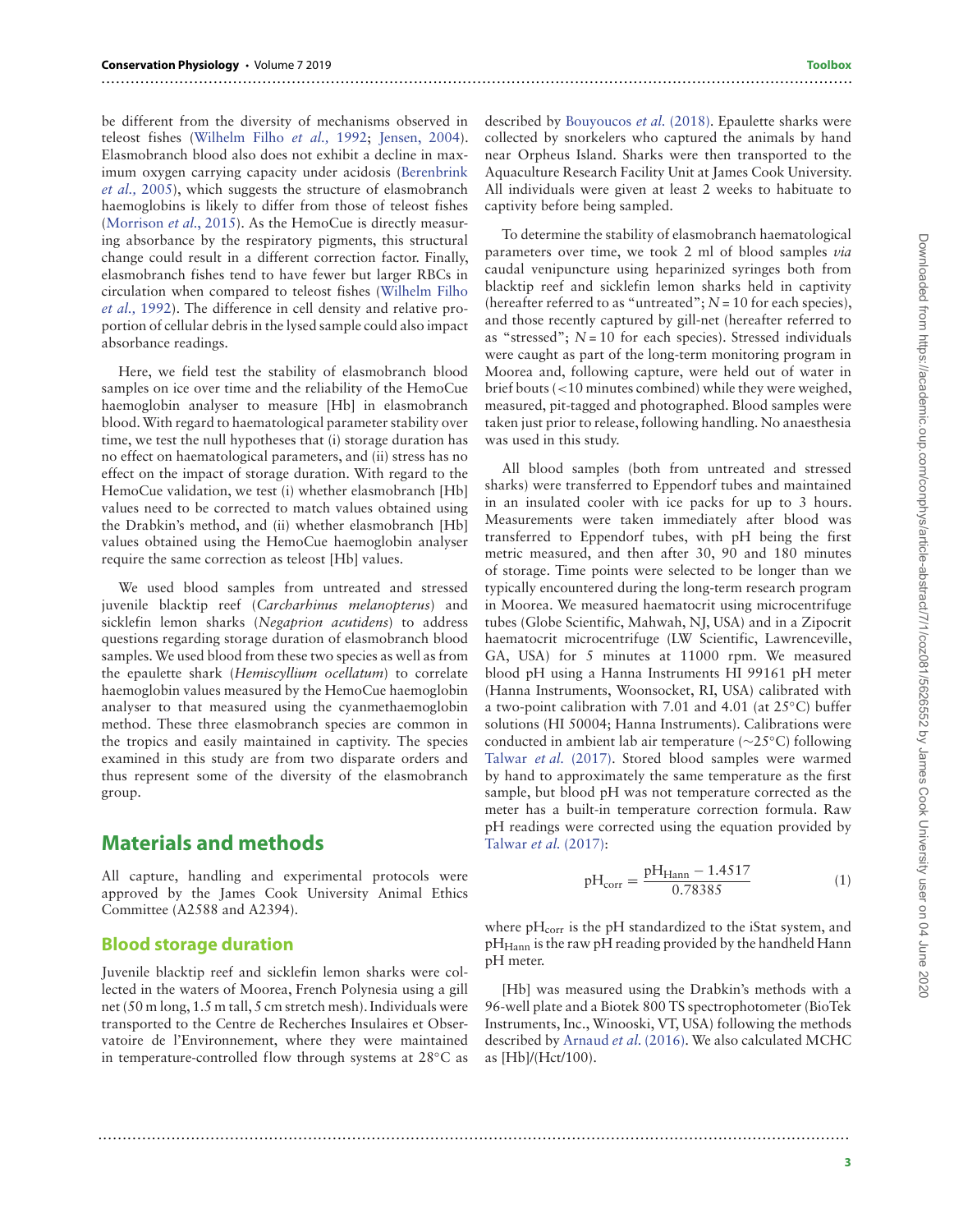

<span id="page-3-0"></span>**Figure 1:** Whole blood pH for both blacktip reef (a) and sicklefin lemon (b) sharks. There was a significant difference between the untreated (N = 10) and stressed (N = 10) samples in both species (P *<* 0.01), but there was no significant effect of storage duration within species and within treatment

#### **HemoCue validation**

For the HemoCue validation experiments, juvenile blacktip reef  $(N = 10)$  and sicklefin lemon sharks  $(N = 10)$  were sampled, as well as epaulette sharks  $(N = 10)$ . Blood draws were conducted on captive, unstressed animals, and were analysed separately from the blood draws described previously. Blood was drawn via caudal venipuncture using a heparinized syringe and immediately transferred to an insulated cooler with ice packs. Within 15 minutes, each blood sample was divided among five Eppendorf tubes. Two of these tubes were spun using a benchtop microcentrifuge (5 minutes at 6000 rpm) to separate the plasma. A fraction of this plasma was removed to concentrate the RBCs, and then the Eppendorf tubes were gently vortexed to resuspend the packed RBCs. Additional plasma was added to two of the remaining three Eppendorf tubes to dilute the RBCs, thus creating a range of [Hb] greater than what would be observed in nature [\(Clark](#page-8-20) et al., 2008; [Andrewartha](#page-8-21) et al., 2016).

The [Hb] for each sample was measured using both the HemoCue analyser and the traditional cyanomethaemoglobin method. For measurement with the HemoCue, initial tests of incubation times between 30 seconds and 15 minutes suggested that [Hb] remained constant after 9 minutes of incubation in HemoCue cuvettes, rather than the 30 seconds suggested by the manufacturer. This has also been observed with teleost blood [\(Andrewartha](#page-8-21) et al., 2016). For the cyanomethaemoglobin method, 7.5 μl of blood was added to 1.5 ml of Drabkin's and Brij solution, allowed to incubate for at least 5 minutes, then the absorbance at 540 nm was read in quadruplicate in a 96-well plate using a Biotek 800

TS spectrophotometer (BioTek Instruments, Inc., Winooski, VT, USA).

#### **Statistical analyses**

Differences between the different time steps of storage duration, as well as between the two treatment groups, were analysed using a repeated measures linear model, where time step and treatment were fixed effects, and individual and location (either holding tank for untreated individuals, or capture site for stressed individuals) were treated as nested random effects. [Analyses were conducted using the nlme package \(Pinheiro](#page-9-15), et al., 2014) in R [\(Team RDC, 2019\)](#page-9-16).

For the HemoCue validation, a linear regression was fit to [Hb] measurements made with the HemoCue and cyanmethaemoglobin methods. Slope and intercept vales were then compared to equivalent equations developed for teleost blood [\(Clark](#page-8-20) et al., 2008, [Andrewartha](#page-8-21) et al., 2016). Significant differences were determined using the 95% confidence intervals (CIs) around the slope and intercept values. Data were also pooled to generate a global regression.

#### **Results**

..........................................................................................................................................................

#### **Storage duration**

Blood pH was measured at a consistent temperature across species and treatments ( $24.9 \pm 0.2$ °C, mean  $\pm$  standard error [SE]). Blood pH was lowered significantly in stressed blacktip reef and sicklefin lemon sharks compared to untreated sharks  $(F = 74.8$  and 581, respectively;  $P < 0.05$ , [Fig. 1\)](#page-3-0) with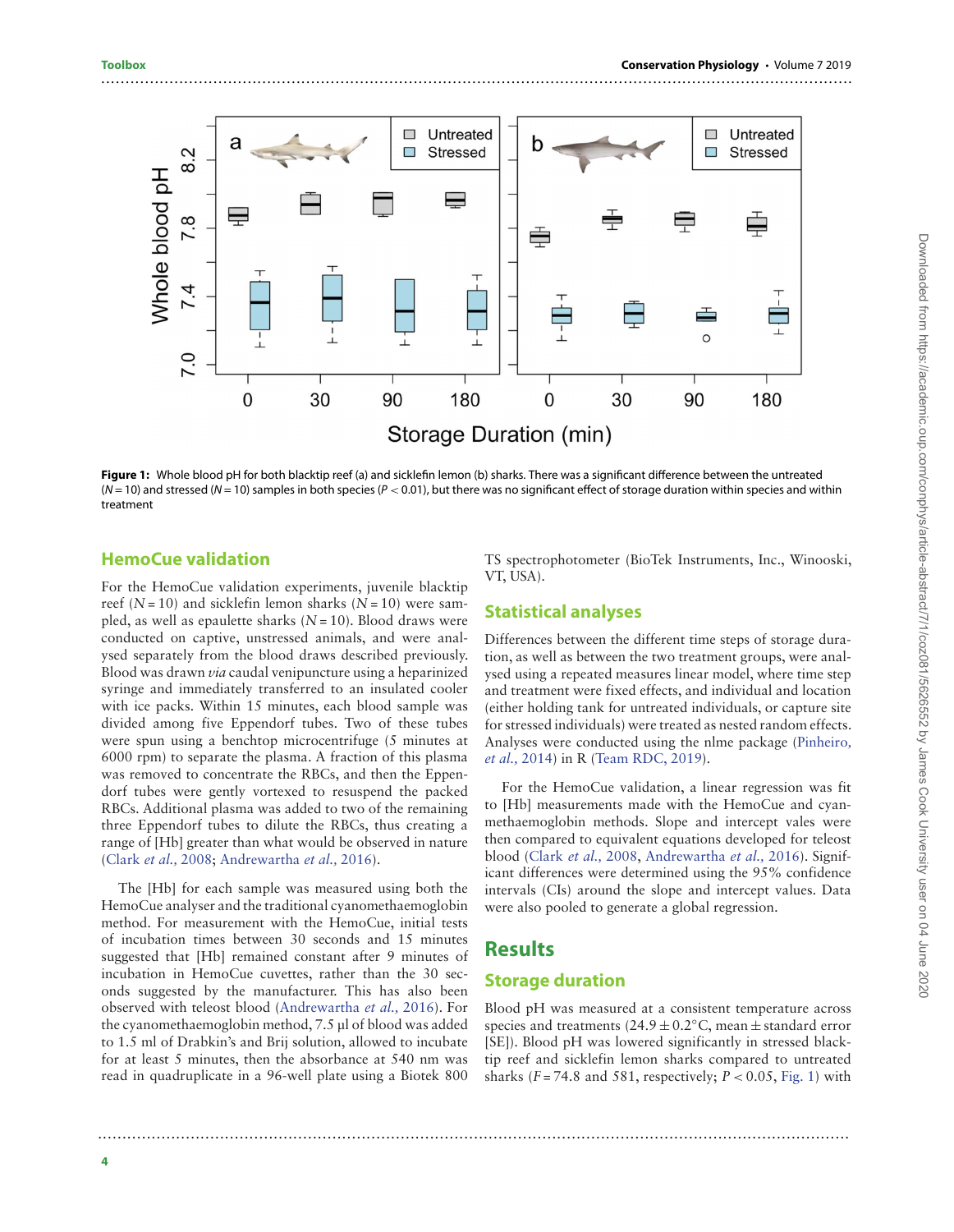

<span id="page-4-0"></span>**Figure 2:** Haematocrit for both blacktip reef (a) and sicklefin lemon (b) sharks. Although there was separation in values between the untreated (N-10) and stressed (N = 10) samples in blacktip reef shark (P = 0.09), this was not evident in the sicklefin lemon shark samples. There was no significant effect of storage duration within species and within treatment

changes from  $7.93 \pm 0.01$  and  $7.82 \pm 0.01$  to  $7.34 \pm 0.03$ and  $7.29 \pm 0.01$  (mean  $\pm$  SE), respectively. In contrast, Hct values were elevated in stressed blacktip reef sharks from  $15.6 \pm 0.4$  to  $23.3 \pm 0.3$ % (mean  $\pm$  SE), although this was not significant ( $F = 142$ ,  $P = 0.09$ ; [Fig. 2\)](#page-4-0). There was no difference in Hct between untreated and stressed lemon shark blood samples ( $F = 0.53$ ,  $P = 0.60$ ; [Fig. 2\)](#page-4-0). There were no significant differences in [Hb] or MCHC between the untreated and stressed blood samples of either species  $(F = 0.52, P = 0.26)$ for blacktip reef sharks;  $F = 0.23$ ,  $P = 0.71$  for sicklefin lemon sharks). We also found no effect of storage duration on pH, Hct,  $[Hb]$  or MCHC  $(P > 0.05$ ; [Figs 1–](#page-3-0)[4,](#page-5-0) respectively) in blood samples from either species, although it should be noted that variability was high in [Hb] measurements, particularly in blacktip shark [\(Fig. 3\)](#page-5-1).

#### **HemoCue validation**

The relationship between [Hb] measured by the HemoCue and cyanmethaemoglobin methods was linear for all three species, [\(Table 1;](#page-6-0) [Fig. 5\)](#page-6-1), although the regression parameters were species-specific. Blacktip reef sharks had significantly different correction equations when compared to the sicklefin lemon shark  $(t = -3.24, P < 0.01)$  and the epaulette shark  $(t = -2.99, P < 0.01)$ , but there was no significant difference between the sicklefin lemon shark regression and that of epaulette shark  $(t = 0.75, P = 0.45)$ . When compared individually, both the blacktip reef and the epaulette shark exhibited [significantly different equations to those published by](#page-8-20) Clark et al. (2008) and [Andrewartha](#page-8-21) et al. (2016) as determined using 95% CI. It is important to note, however, that, when examining the intersection points between these regression

lines [\(Fig. 5e\)](#page-6-1), it is evident that they intersect within a biologically relevant [Hb] range. Given this high level of overlap in the biologically relevant range, we recommend using the following correction equation from all three species in this study

<span id="page-4-1"></span>
$$
[\text{Hb}]_{\text{corr}} = ([\text{Hb}]_{\text{raw}} \times 0.93) - 6.89 \tag{2}
$$

where [Hb]<sub>corr</sub> is the corrected value that is equivalent to values derived from the cyanomethaemoglobin method, and  $[Hb]_{raw}$  is the value provided by the HemoCue [\(Fig. 6\)](#page-7-0).

#### **Discussion**

Through a systematic validation of field-based physiological methodologies, we can increase both the confidence and reliability of field-based physiological assessments, thus providing tools to facilitate much-needed research regarding in situ stress levels and responses. Here, we evaluated two different aspects of elasmobranch haematological analyses and found both were valid.

#### **Blood storage duration**

The lack of significant differences in measured parameters between blood measured immediately after sampling and after 3 hours of cold storage suggests physiologically relevant parameters remain stable over this interval, potentially driven by metabolic suppression due to cool storage temperatures. If this is the case, equivalent suppression of metabolic activity in nucleated fish RBCs via a reduction in temperature may not be effective for other species. The two tropical species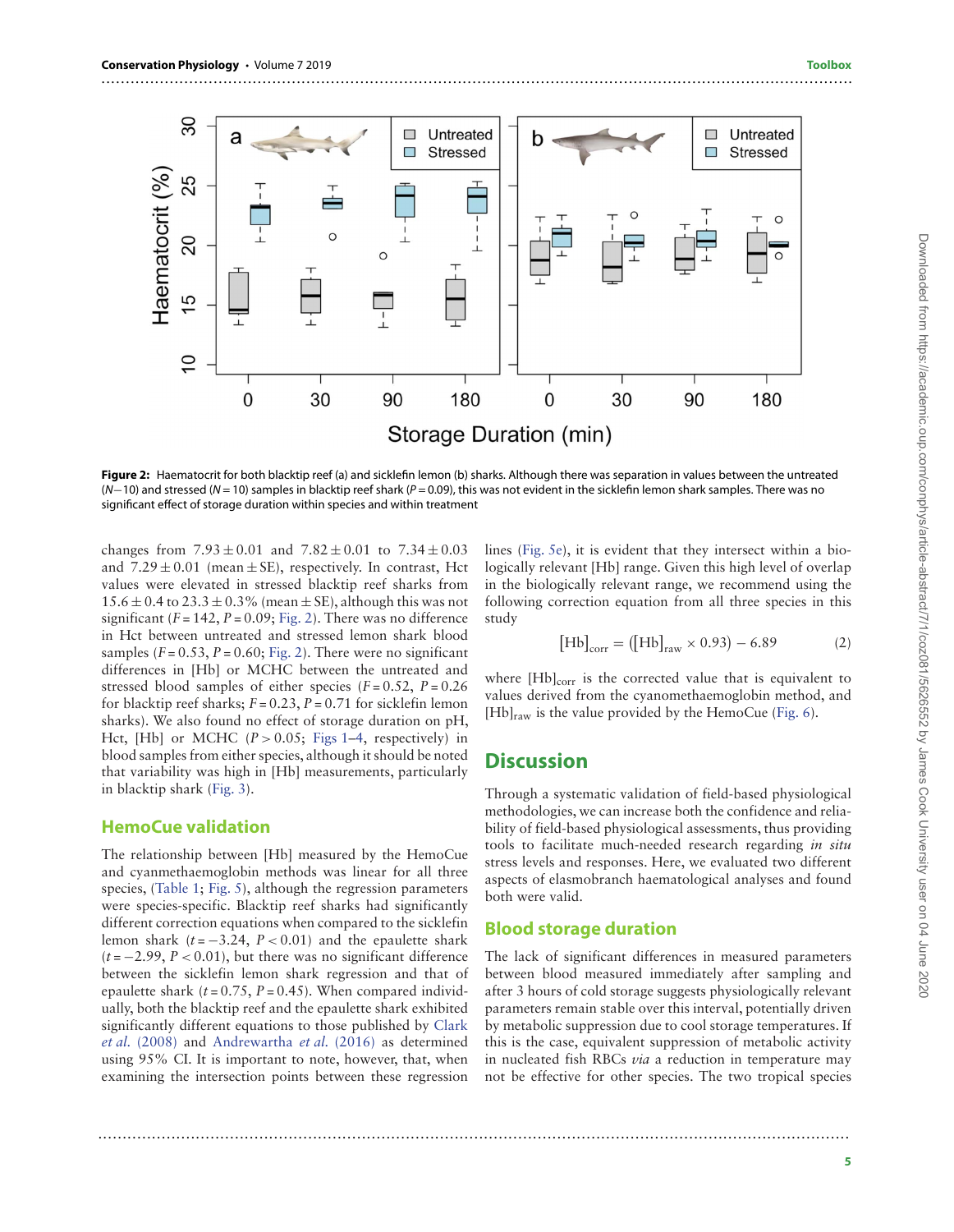

<span id="page-5-1"></span>**Figure 3:** [Hb] for both blacktip reef (a) and sicklefin lemon (b) sharks. There was no significant difference between the untreated ( $N = 10$ ) and stressed ( $N = 10$ ) samples for either species, and there was no significant effect of storage duration within species and within treatment



<span id="page-5-0"></span>**Figure 4:** MCHC for both blacktip reef (a) and sicklefin lemon (b) sharks. There was no significant difference between the untreated (N = 10) and stressed ( $N = 10$ ) samples in either species, and there was no significant effect of storage duration within species and within treatment

examined in this part of the study were caught at temperatures between 26 and 34◦C and maintained in the laboratory at 28◦C. Cold-water fish species will have enzymes optimized to function at low temperatures; therefore storing blood at low temperatures may not suppress metabolic activity as we observed [\(Tamburrini](#page-9-17) et al., 1992). We also were concerned that storage in non-airtight containers with large headspaces could affect measured parameters, but the lack of significant differences between parameters measured immediately and

those measured after 3 hours suggests air exposure did not affect the measured parameters of these samples.

In agreement with results from [Nikinmaa](#page-9-18) et al. (1984), and [Jensen \(1987\),](#page-8-26) we also observed differences in blood pH between blood samples from untreated and stressed individuals, which suggests that this metric can be used to assess acute stress in elasmobranch fishes. [Morgan and Iwama \(2011\)](#page-9-19) have posited that other metrics such as blood glucose, [Cl−]

..........................................................................................................................................................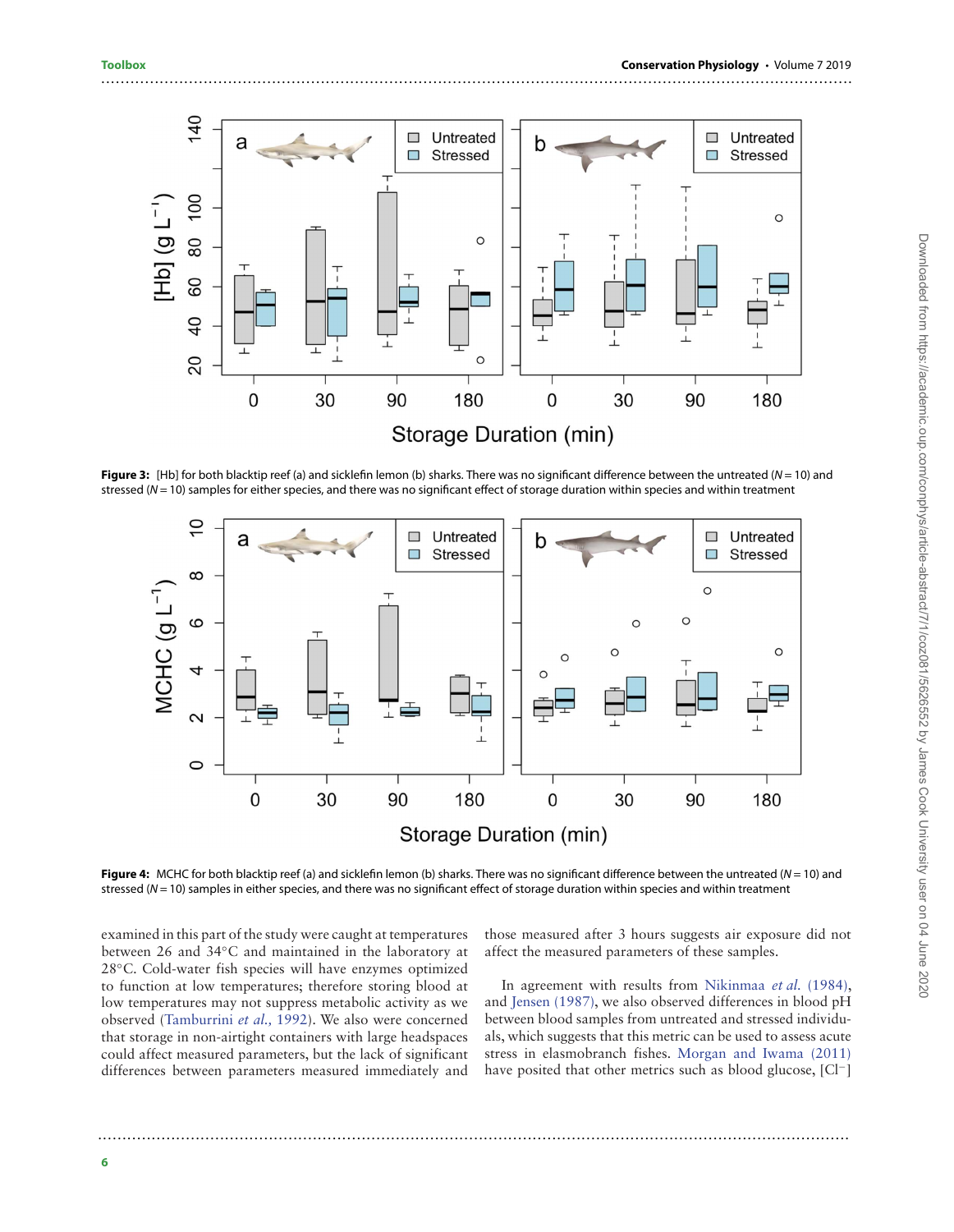<span id="page-6-0"></span>

|  |  |  |  | Table 1: Results of the linear regression for each species |  |  |
|--|--|--|--|------------------------------------------------------------|--|--|
|--|--|--|--|------------------------------------------------------------|--|--|

| <b>Species</b>             | Intercept         | Slope           | $r^2$ | Source                               |
|----------------------------|-------------------|-----------------|-------|--------------------------------------|
| <b>Blacktip reef shark</b> | $-13.08 \pm 2.10$ | $1.03 \pm 0.03$ | 0.97  | This study <sup>a</sup>              |
| Sicklefin lemon shark      | $-4.10 \pm 4.12$  | $0.86 \pm 0.05$ | 0.89  | This studyb,c                        |
| Epaulette shark            | $-5.30 \pm 1.35$  | $0.91 \pm 0.03$ | 0.95  | This study <sup>b</sup>              |
| Sockeye salmon             | $-5.831$          | 0.820           |       | Clark et al. 2008 <sup>c</sup>       |
| Chinook salmon             |                   |                 |       |                                      |
| Pacific bluefin tuna       |                   |                 |       |                                      |
| Chub mackerel              |                   |                 |       |                                      |
| <b>Atlantic salmon</b>     | $-2.198$          | 0.815           | 0.98  | Andrewartha et al. 2016 <sup>c</sup> |

Data are presented as linear model output  $\pm$  SE. Significance is shown through superscripts on the source.



<span id="page-6-1"></span>**Figure 5:** HemoCue validation for (a) blacktip reef, (b) sicklefin lemon and (c) epaulette sharks ( $N = 10$  for each species), with raw data in open circles and 95% CIs plotted in the dotted lines. The light grey line represents the 1:1 line in all plots. All three regressions are plotted together in panel (d), along with the published correction equations calculated from teleost fishes. The box in panel (d) represents the zoomed in section represented in panel (e), which shows the intersections over a biologically relevant haemoglobin concentration ([Hb]) range. Here, CIs have been excluded for clarity

..........................................................................................................................................................

and [Na+[\] are reliable predictors of acute stress, and](#page-8-24) Bouyoucos et al. (2018) found that lactate also was significantly different between stressed and untreated blacktip reef and sicklefin lemon sharks. Here, we did not observe significant differences in any of the blood parameters we measured from untreated and stressed sharks besides pH. We did observe higher Hct in blood samples from stressed backtip reef sharks

relative to untreated animals. This, coupled with the lack of significant changes in MCHC, suggests this species may have undergone mild RBC swelling, increased circulating RBCs or decreased plasma, as was observed in sandbar shark (C. plumbeus) (Brill [et al.,](#page-8-9) 2008). The species-specific responses observed lead us to advocate for the use of multiple haemato-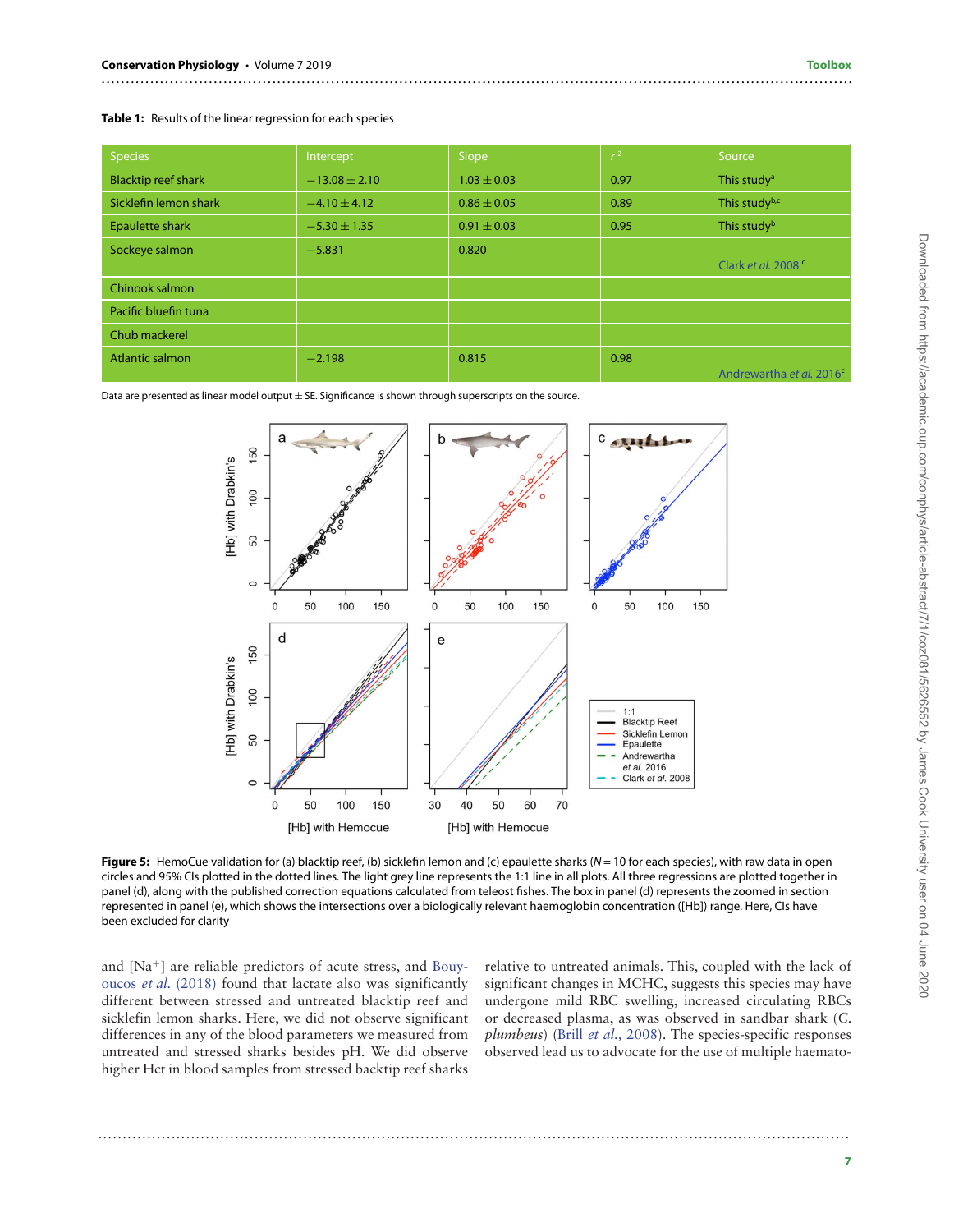

<span id="page-7-0"></span>**Figure 6:** HemoCue validation for blacktip reef, sicklefin lemon and epaulette sharks ( $N = 10$  for each species), with raw data in black, red and blue open circles, respectively. 95% CIs are plotted in the dotted lines. The light grey line represents the 1:1 line

logical parameters when assessing stress responses in elasmobranch fishes.

We did see substantial variability, particularly in our untreated individuals. It is generally accepted that elasmobranch blood is stable following the handling associated with caudal venipuncture [\(Cooper and Morris, 1998;](#page-8-27) Brill et al., [2008\). We therefore attribute this to the fact that multiple](#page-8-9) individuals were maintained together in each holding tank, and we were unable to quantify the stress of other individuals' capture. Other sources of individual variation could come from differences in the handling stress, the time taken to obtain blood, and whether the blood was obtained from venous or arterial vessels.

#### **HemoCue validation**

As hypothesized, regression line fit for each of the three species did not fall on the 1:1 line, following the findings for teleost fishes (Clark [et al.,](#page-8-20) 2008; Andrewartha et al., [2016\). However, the regression lines for both epaulette and](#page-8-21) blacktip reef sharks were significantly different than these published values. The correspondence between the published equations and the sicklefin lemon shark regression line may be attributed to the large scatter around the regression line and thus wider CIs. The overlap of the intersection points between the three regressions calculated here suggests that, while these equations are statistically different, the regression equations are not actually species-specific. This should promote confidence in the use of published correction factors when using the HemoCue, despite the lack of a mechanistic understanding of what may be driving the overestimation in raw HemoCue values from fish blood compared to those obtained with human blood. Work on the molecular diversity of haemoglobin isomers present in fishes would be necessary

to determine if the ratio of absorbance to [Hb] is different among fish species and between fishes and human blood [\(Morrison](#page-9-13) et al., 2015, [Andrewartha](#page-8-21) et al., 2016).

Together, these results should enable researchers to collect important and informative haematological indicators of stress in education settings (e.g. experiential learning camps for lower school students), aboard commercial and research vessels and in remote or protected areas. Our results suggest that haematological indicators of stress in elasmobranch fishes can be collected if blood samples can be analysed within 3 hours after sampling. It remains unknown, however, if longer storage is likewise possible. To evaluate stress, we recommend measuring a suite of haematological parameters, as we did observe species-specific responses in Hct that may be indicative of RBC swelling. Further, there are other stress indicators in the blood that were not measured here but can provide valuable information regarding physiological status [\(Renshaw](#page-9-20) et al., 2012). We also demonstrate the reliability of the HemoCue for measuring elasmobranch [Hb], although we note the use of a correction factor [\(Fig. 6;](#page-7-0) Eq. [\(2\)](#page-4-1)) is necessary to obtain accurate results. By helping to validate both the storage of blood over hours and the use of handheld point-of-care devices, we hope to provide tools that enable more field measurements of stress and provide tools for field researchers seeking to collect information essential for the conservation and effective management of these ecologically and economically important species.

#### **Acknowledgements**

Shark illustrations for [Figs 1](#page-3-0)[–6](#page-7-0) were done by Erin Walsh. We thank the staff of the Centre de Recherches Insulaires et Observatoire de l'Environnement (CRIOBE) in Moorea, French Polynesia and the Marine and Aquaculture Research Facilities Unit (MARFU) at James Cook University in Australia for their assistance facilitating this work. We also thank Kim Eustache, Isabel Ender and Björn Illing for their help with data collection. Finally, we would like to thank two anonymous reviewers for their thoughtful feedback on an earlier version of this manuscript.

#### **Funding**

..........................................................................................................................................................

This work was supported by the National Science Foundation Graduate Research Program (DGE-1444317) and the Graduate Research Opportunities Worldwide Supplemental Funding Program to GDS, a James Cook University Postgraduate Research Scholarship to IAB, an Australian Research Council (ARC) Early Career Discovery Fellowship [PDE150101266], a L'Oréal-UNESCO Women in Science Foundation Fellowship (both to JLR), and infrastructure and research allocation from the ARC Centre of Excellence for Coral Reef Studies at James Cook University (to both JLR and IAB). This research was also made possible with support from the Laboratoire d'Excellence CORAIL, the Station d'Ecologie Espérimentale of the CRIOBE and the French Ministère de l'Environnement.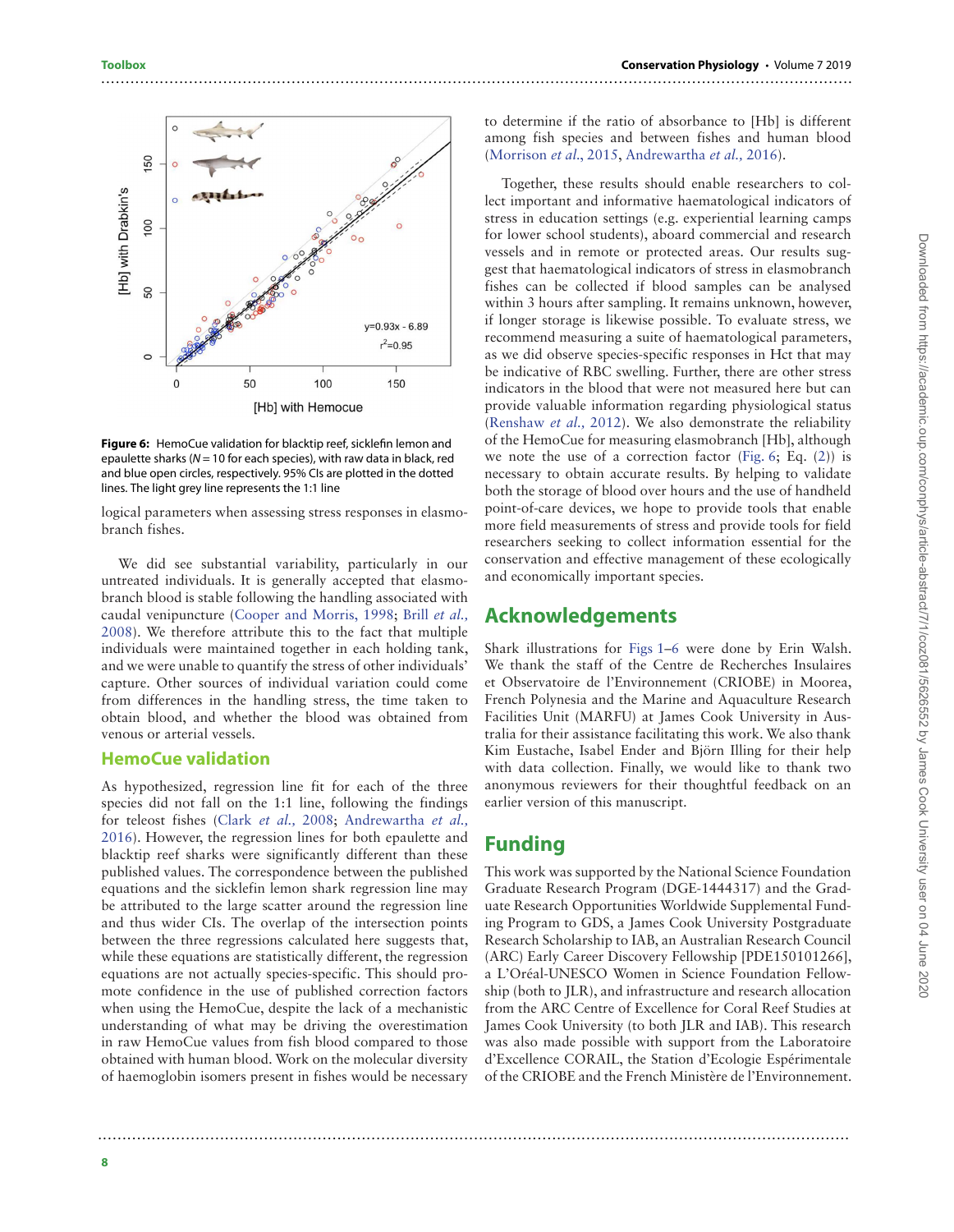## **References**

- <span id="page-8-21"></span>Andrewartha SJ, Munns SL, Edwards A (2016) Calibration of the hemocue point-of-care analyser for determining haemoglobin concentration in a lizard and a fish. Conserv Physiol 4: cow006.
- <span id="page-8-25"></span>Arnaud F, Higgins A, McCarron R, Moon-Massat PF (2016) Determination of methemoglobin and hemoglobin levels in small volume samples. Artif Cells Nanomed Biotechnol 45: 58–62.
- <span id="page-8-16"></span>Arnold JE (2005) Hematology of the sandbar shark, carcharhinus plumbeus: standardization of complete blood count techniques for elasmobranchs. Vet Clin Pathol 34: 115–123.
- <span id="page-8-8"></span>Berenbrink M (2011) Transport and exchange of respiratory gasses in the blood- evolution of the bohr effect. In AP Farrell, ed, Encyclopedia of fish physiology: From genome to environment Vol. 2. New York Associated Press, pp. 921–928
- <span id="page-8-23"></span>Berenbrink M, Koldkjær P, Kepp O, Cossins AR (2005) Evolution of oxygen secretion in fishes and the emergence of a complex physiological system. Science 307: 1752–1757.
- <span id="page-8-1"></span>Bernal D, Lowe CG (2016) Field studies of elasmobranch physiology. In RE Shadwich, AP Farrell, CJ Brauner, eds, Physiology of elasmobranch fishes: Structure and interaction with environment Vol 34a. Elsevier Inc., Sand DIego, CA, pp. 311–377
- <span id="page-8-24"></span>Bouyoucos IA, Weideli OC, Planes S, Simpfendorfer CA, Rummer JL (2018) Dead tired: evaluating the physiological status and survival of neonatal reef sharks under stress. Conserv Physiol 6: coy053.
- <span id="page-8-9"></span>Brill R, Bushnell P, Schroff S, Seifert R, Galvin M (2008) Effects of anaerobic exercise accompanying catch-and-release fishing on blood-oxygen affinity of the sandbar shark (carcharhinus plumbeus, nardo). J Exp Mar Biol Ecol 354: 132–143.
- <span id="page-8-10"></span>Chapman CA, Renshaw GM (2009) Hematological responses of the grey carpet shark (Chiloscyllium punctatum) and the epaulette shark (Hemiscyllium ocellatum) to anoxia and re-oxygenation. J Exp Zool A Ecol Genet Physiol 311: 422–438.
- <span id="page-8-11"></span>Clark TD, Donaldson MR, Drenner SM, Hinch SG, Patterson DA, Hills J, Ives V, Carter JJ, Cooke SJ, Farrell AP (2011) The efficacy of field techniques for obtaining and storing blood samples from fishes. J Fish Biol 79: 1322–1333.
- <span id="page-8-20"></span>Clark TD, Eliason EJ, Sandblom E, Hinch SG, Farrell AP (2008) Calibration of a hand-held haemoglobin analyser for use on fish blood.J Fish Biol 73: 2587–2595.
- <span id="page-8-17"></span>Clark TD, Sandblom E, Hinch SG, Patterson DA, Frappell PB, Farrell AP (2010) Simultaneous biologging of heart rate and acceleration, and their relationships with energy expenditure in free-swimming sockeye salmon (oncorhynchus nerka). J Comp Physiol B 180: 673–684.
- <span id="page-8-27"></span>Cooper AR, Morris S (1998) The blood respiratory, haematological, acidbase and ionic status of the port Jackson shark, heterodontus portusjacksoni, during recovery from anaesthesia and surgery: a comparison with sampling by direct caudal puncture. Comp Biochem Physiol 119: 895–903.

..........................................................................................................................................................

<span id="page-8-13"></span>Dacie JU, Lewis SM (1975) Basic hematology techniques. Dacie JU, Lewis SM: Practical haematology, London, Churchill Livingston. 21–96

..........................................................................................................................................................

- <span id="page-8-0"></span>Dulvy NK et al. (2014) Extinction risk and conservation of the world's sharks and rays. elife 2014: e00590.
- <span id="page-8-18"></span>Ekström A, Jutfelt F, Sundström LF, Adill A, Aho T, Sandblom E (2016) Chronic environmental warming alters cardiovascular and haematological stress responses in european perch (perca fluviatilis). J Comp Physiol B 186: 1023–1031.
- <span id="page-8-2"></span>Frick LH, Reina RD, Walker TI (2010a) The phyiological response of port Jackson sharks and australian swellsharks to sedation, gill-net capture, and repeated sampling in captivity. N Am J Fish Manag 29: 127–139.
- <span id="page-8-3"></span>Frick LH, Reina RD, Walker TI (2010b) Stress related physiological changes and post-release survival of port Jackson sharks (heterodontus portusjacksoni) and gummy sharks (mustelus antarcticus) following gill-net and longline capture in captivity. J Exp Mar Biol Ecol 385: 29–37.
- <span id="page-8-6"></span>Gollock MJ, Currie S, Petersen LH, Gamperl AK (2006) Cardiovascular and haematological responses of Atlantic cod (gadus morhua) to acute temperature increase. J Exp Biol 209: 2961–2970.
- <span id="page-8-15"></span>Harter TS, Morrison PR, Mandelman JW, Rummer JL, Farrell AP, Brill RW, Brauner CJ (2015) Validation of the i-stat system for the analysis of blood gases and acid-base status in juvenile sandbar shark (carcharhinus plumbeus). Conserv Physiol 3: cov002.
- <span id="page-8-26"></span>Jensen FB (1987) Influences of exercise-stress and adrenaline upon intraand extracellular acid-base status, electrolyte composition and respiratory properties of blood in tench (tinca tinca) at different seasons. J Comp Physiol B 157: 51–60.
- <span id="page-8-22"></span>Jensen FB (2004) Red blood cell ph, the bohr effect, and other oxygenation-linked phenomena in blood  $o_2$  and  $co_2$  transport. Acta Physiol Scand 182: 215–227.
- <span id="page-8-5"></span>Johnstone CP, Lill A, Reina RD (2017) Use of erythrocyte indicators of health and condition in vertebrate ecophysiology: a review and appraisal. Biol Rev Camb Philos Soc 92: 150–168.
- <span id="page-8-12"></span>Korcock DE, Houston AH, Gray JD (1988) Effects of sampling conditions on selected blood variables of rainbow trout, salmo gairdneri Richardson. J Fish Biol 33: 319–330.
- <span id="page-8-14"></span>Lindholm C, Altimiras J (2016) Point-of-care devices for physiological measurements in field conditions. A smorgasbord of instruments and validation procedures. Comp Biochem Physiol A Mol Integr Physiol 202: 99–111.
- <span id="page-8-7"></span>Mandic M, Todgham AE, Richards JG (2009) Mechanisms and evolution of hypoxia tolerance in fish. Proc Biol Sci 276: 735–744.
- <span id="page-8-4"></span>Marshall H, Field L, Afiadata A, Sepulveda C, Skomal G, Bernal D (2012) Hematological indicators of stress in longline-captured sharks. Comp Biochem Physiol A: Mol Integr Physiol 162: 121–129.
- <span id="page-8-19"></span>Morash AJ, Mackellar SR, Tunnah L, Barnett DA, Stehfest KM, Semmens JM, Currie S (2016) Pass the salt: physiological consequences of ecologically relevant hyposmotic exposure in juvenile gummy sharks